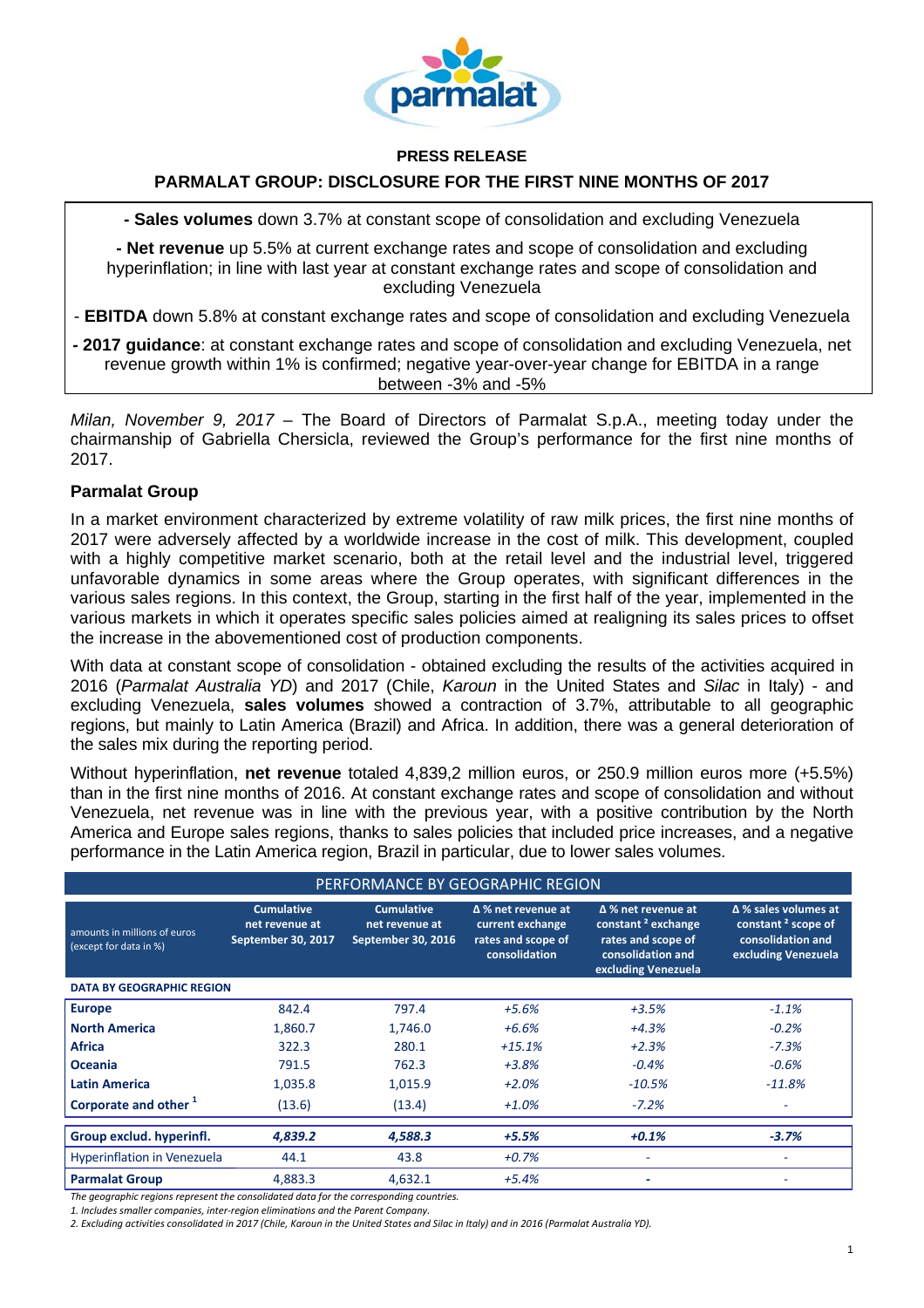

In the light of the trends described above, EBITDA – which at the beginning of the year had been projected to increase but that already in the first half of the year slowed down, leading to a review of the guidance when approving half-year results - showed a further downturn in the third quarter, with significant impact on the forecast for the full fiscal year.

Given this background, in the first nine months of 2017 **EBITDA**, excluding hyperinflation, totaled 325.4 million euros, down 11.5 million (-3.4%) compared to the first nine months of 2016. At constant exchange rates and scope of consolidation and without Venezuela, EBITDA decreased of 5.8% compared to the previous year.

# **Europe**

The main categories in which Parmalat operates in **Italy** experienced negative consumption trends. In this context, the local subsidiary confirmed its leadership position in the UHT milk and pasteurized milk segments (considering all sales channels) and strengthened its first-place position in the UHT cream category with the *Chef* brand.

More specifically, while sales volumes were down for the milk and fruit beverage categories, net revenue increased thanks to the effects of a sales policy implemented to offset the increase in the cost of raw milk.

## **North America**

In **Canada**, the local subsidiary strengthened its market position in the snack cheese and natural slice cheese segments. In the milk and yogurt categories it held unchanged its competitive positions, despite a reduction in sales volumes.

It is worth noting that difficulties in the sales area, coupled with industrial and logistic challenges, affected the performance of the local subsidiary in the third quarter.

In the **United States of America,** Parmalat confirmed its leadership position in the soft ripened cheese, chunk mozzarella and ricotta segments, while holding unchanged its positions in the other categories in which it operates, reporting sales volume trends in line with last year.

In this context, the local subsidiary implemented a sales policy designed to offset the increase in the cost of raw milk.

## **Africa**

In **South Africa**, Parmalat confirmed its status as the top player in the flavored milk market, with a 50% value share, and retained its competitive position in the cheese category, reporting outstanding result in the cheese slice segment. In the yogurt category, the local subsidiary retained its second-place competitive position.

Please note that the local subsidiary reported a contraction in sales volumes, but net revenue increased thanks to the sales policy implemented by the Group.

In this context, the South African subsidiary experienced slower growth in the third quarter, while difficulties in the industrial and logistic areas continued in Zambia.

## **Oceania**

In **Australia**, the local subsidiary was the category leader in the pasteurized milk and dessert segments, with a value market share of more than 50% for desserts. It also confirmed its position as the second-place player in the flavored milk and yogurt market segments.

Even though it retained its competitive positions, the local subsidiary reported slight reductions in sales volumes and net revenue, with data at comparable scope of consolidation and constant exchange rates.